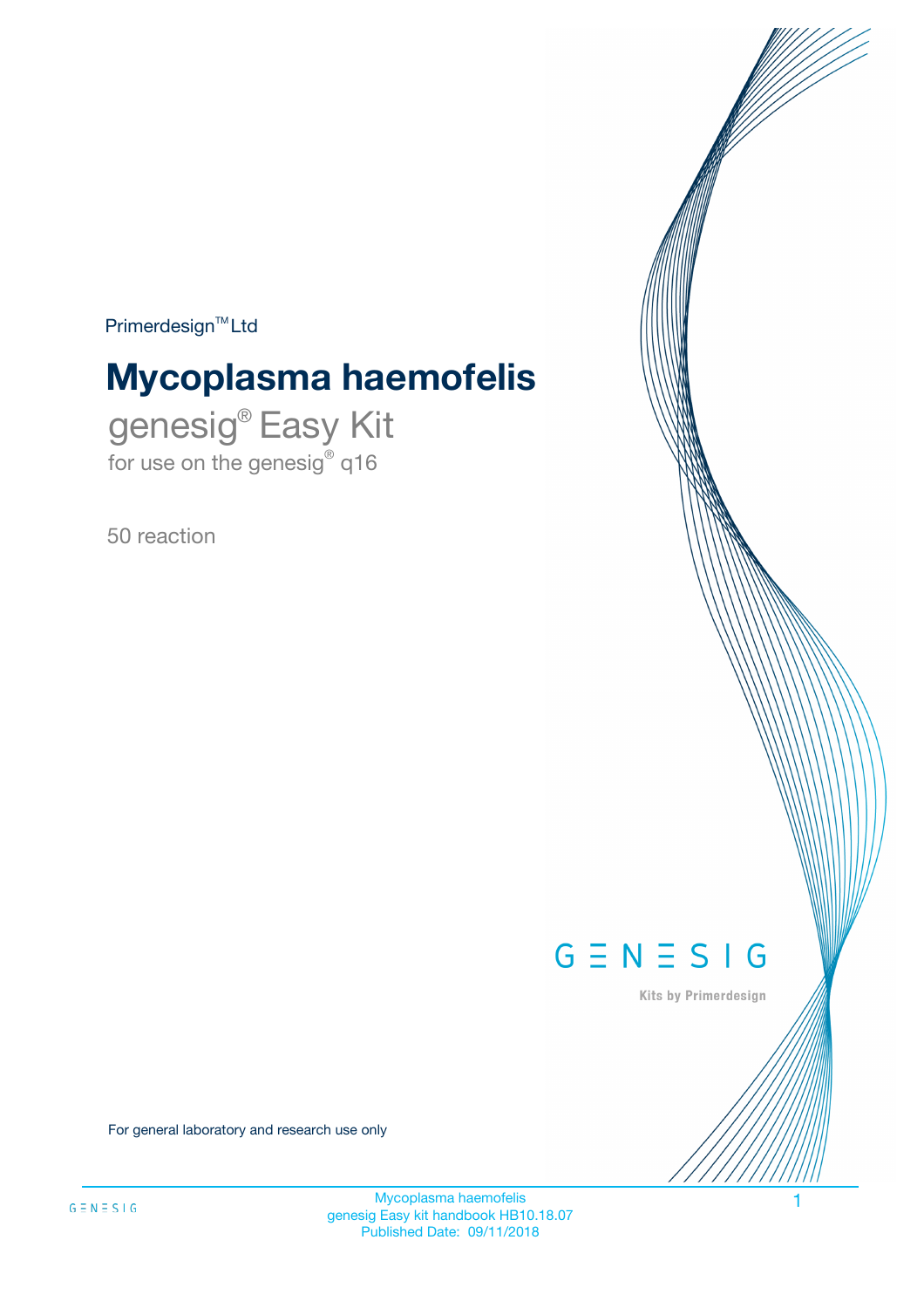## genesig® Easy: at a glance guide

#### **For each DNA test**

| Component                 | <b>Volume</b> | Lab-in-a-box pipette |  |
|---------------------------|---------------|----------------------|--|
| M.haemofelis reaction mix | $10 \mu$      |                      |  |
| <b>Your DNA sample</b>    | 10 µl         |                      |  |

#### **For each positive control**

| Component                 | Volume          | Lab-in-a-box pipette |  |
|---------------------------|-----------------|----------------------|--|
| M.haemofelis reaction mix | 10 µl           |                      |  |
| Positive control template | 10 <sub>µ</sub> |                      |  |

#### **For each negative control**

| Component                 | <b>Volume</b>   | Lab-in-a-box pipette |  |
|---------------------------|-----------------|----------------------|--|
| M.haemofelis reaction mix | 10 <sub>µ</sub> |                      |  |
| <u>Water</u>              | 10 <sub>µ</sub> |                      |  |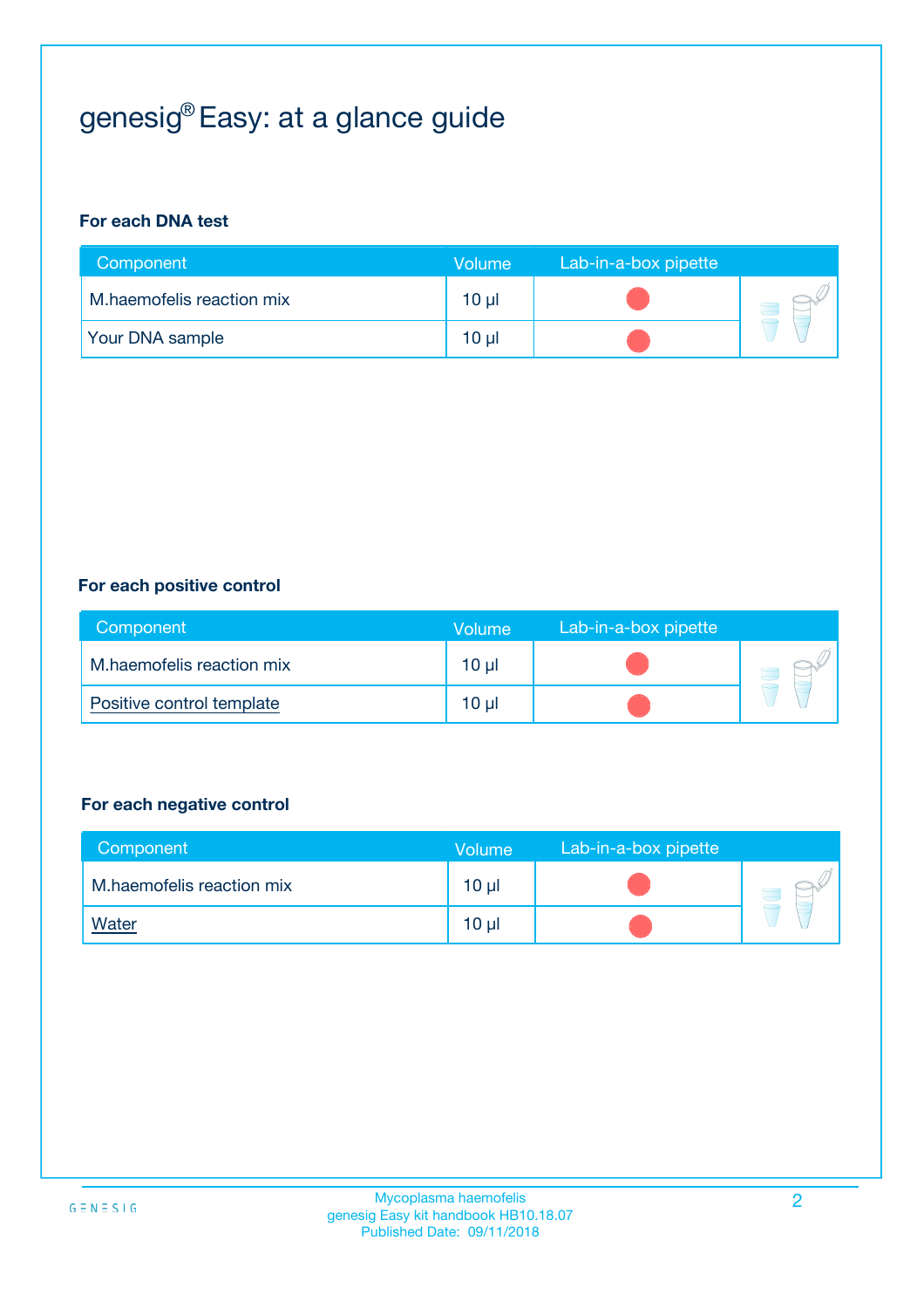## Kit Contents



## Reagents and equipment to be supplied by the user

#### **genesig® q16 instrument**

#### **genesig® Easy Extraction Kit**

This kit is designed to work well with all processes that yield high quality RNA and DNA but the genesig Easy extraction method is recommended for ease of use.

#### **genesig® Lab-In-A-Box**

The genesig Lab-In-A-Box contains all of the pipettes, tips and racks that you will need to use a genesig Easy kit. Alternatively if you already have these components and equipment these can be used instead.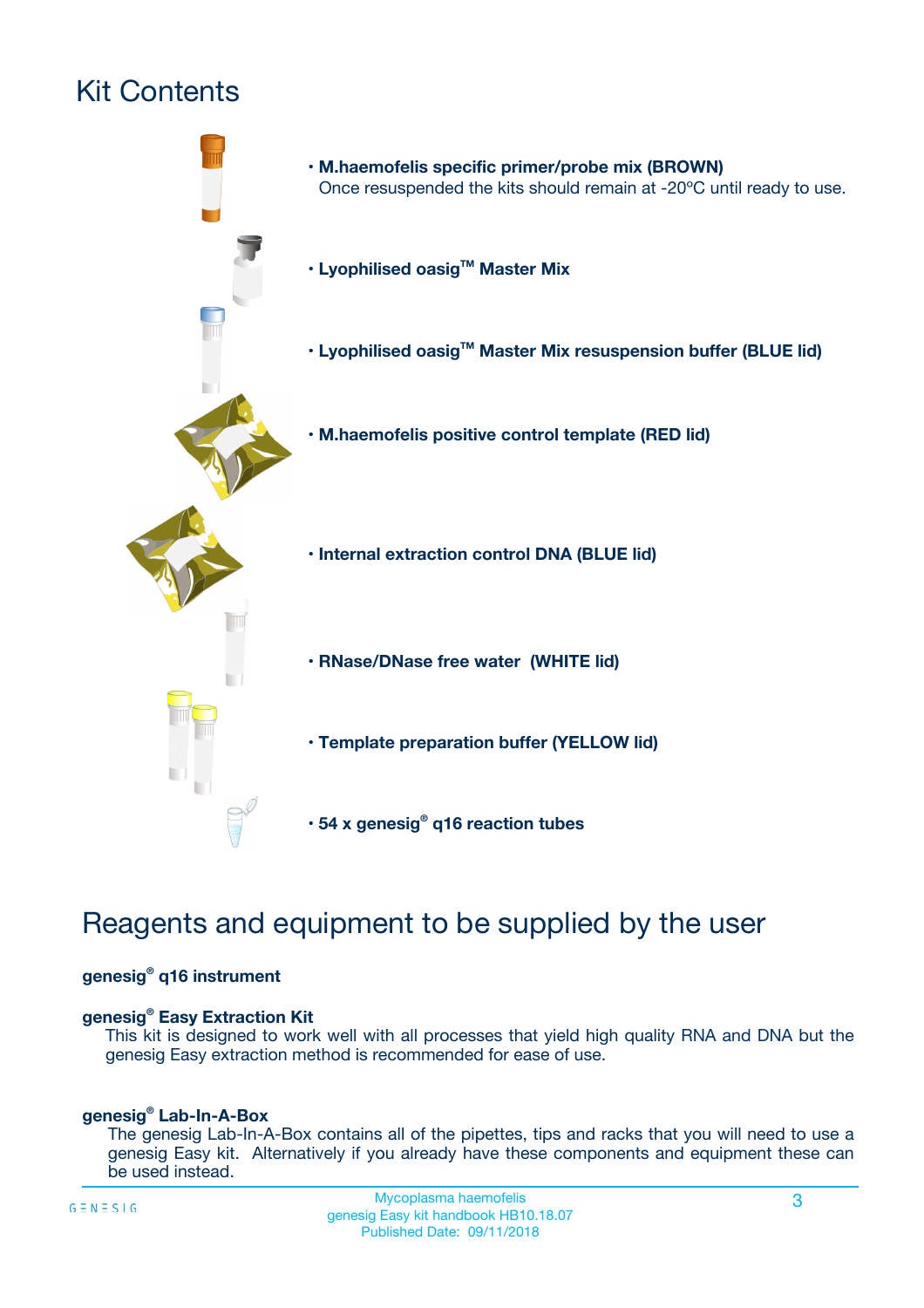## Step-by-step guide

### 1. Create your reaction mix



Use the blue pipette to transfer 500µl**\*** of the oasig Master Mix resuspension buffer into the tube of lyophilised oasig Master Mix and mix well by gently swirling. Then transfer all of that master mix into the brown tube labelled M.haemofelis primers/probe.

**\***Transfering 525µl of the oasig Master Mix resuspension buffer to your oasig Master Mix (instead of the 500µl recommended above) will enable you to take full advantage of the 50 reactions by accounting for volume losses during pipetting. In order to do so with the genesig Easy fixed volume pipettes use 1x blue, 2x red and 1x grey pipettes to make the total volume. Please be assured that this will not adversely affect the efficiency of the test.

Cap and shake tube to mix. A thorough shake is essential to ensure that all components are resuspended. **Failure to mix well can produce poor kit performance.**

Leave to stand for 5 minutes. Now your reaction mix is ready to use.

Store the reaction mix in the freezer from hereon.

#### Top tip

- Ensure that the reaction mix is mixed thoroughly before each use by shaking.
- Once resuspended do not expose genesig Easy kit to temperatures above -20°C for longer than 30 minutes at a time.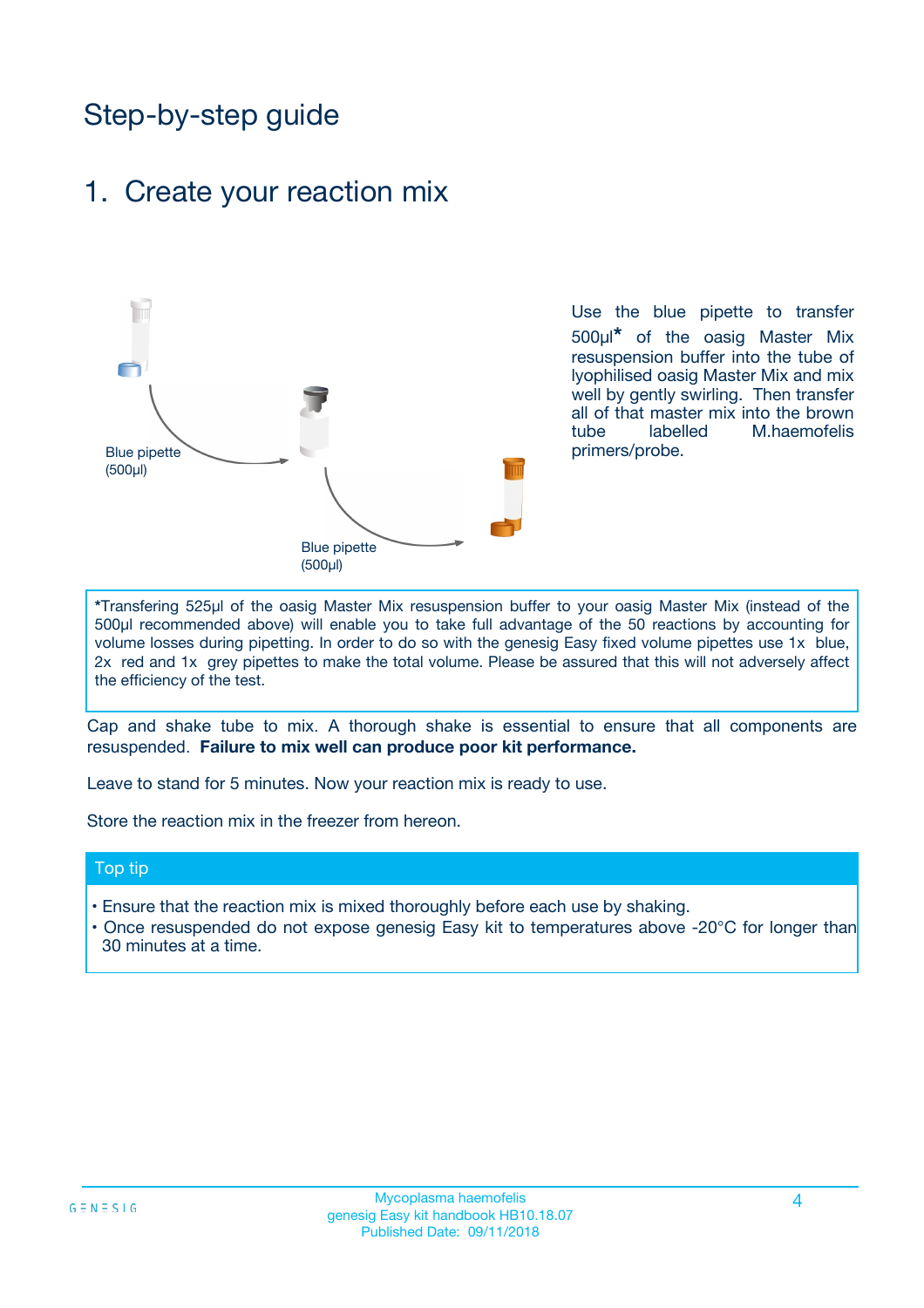## 2. Internal extraction control



Use the blue pipette to transfer 1000µl (2 x 500µl) of template preparation buffer into the Internal Extraction Control DNA tube. Cap and shake tube to mix.

Your kit contains Internal Extraction Control DNA. This is added to your biological sample at the beginning of the DNA extraction process. It is extracted along with the DNA from your target of interest. The q16 will detect the presence of this Internal Extraction Control DNA at the same time as your target. This is the ideal way to show that your DNA extraction process has been successful.

#### **If you are using an alternative extraction kit:**

Use the red pipette to transfer 10µl of Internal Extraction Control DNA to your sample **after** the lysis buffer has been added then follow the rest of the extraction protocol.

#### **If you are using samples that have already been extracted:**

Use the grey pipette to transfer 5µl of Internal Extraction Control DNA to your extracted sample.

### 3. Add reaction mix to all reaction tubes



For every reaction to be run, use the red pipette to add 10µl of your M.haemofelis reaction mix to every tube.

#### Top tip

- Always pipette the reaction mix directly into the bottom of the tube.
- You can label the tube lids to aid your reaction setup but avoid labelling tube sides.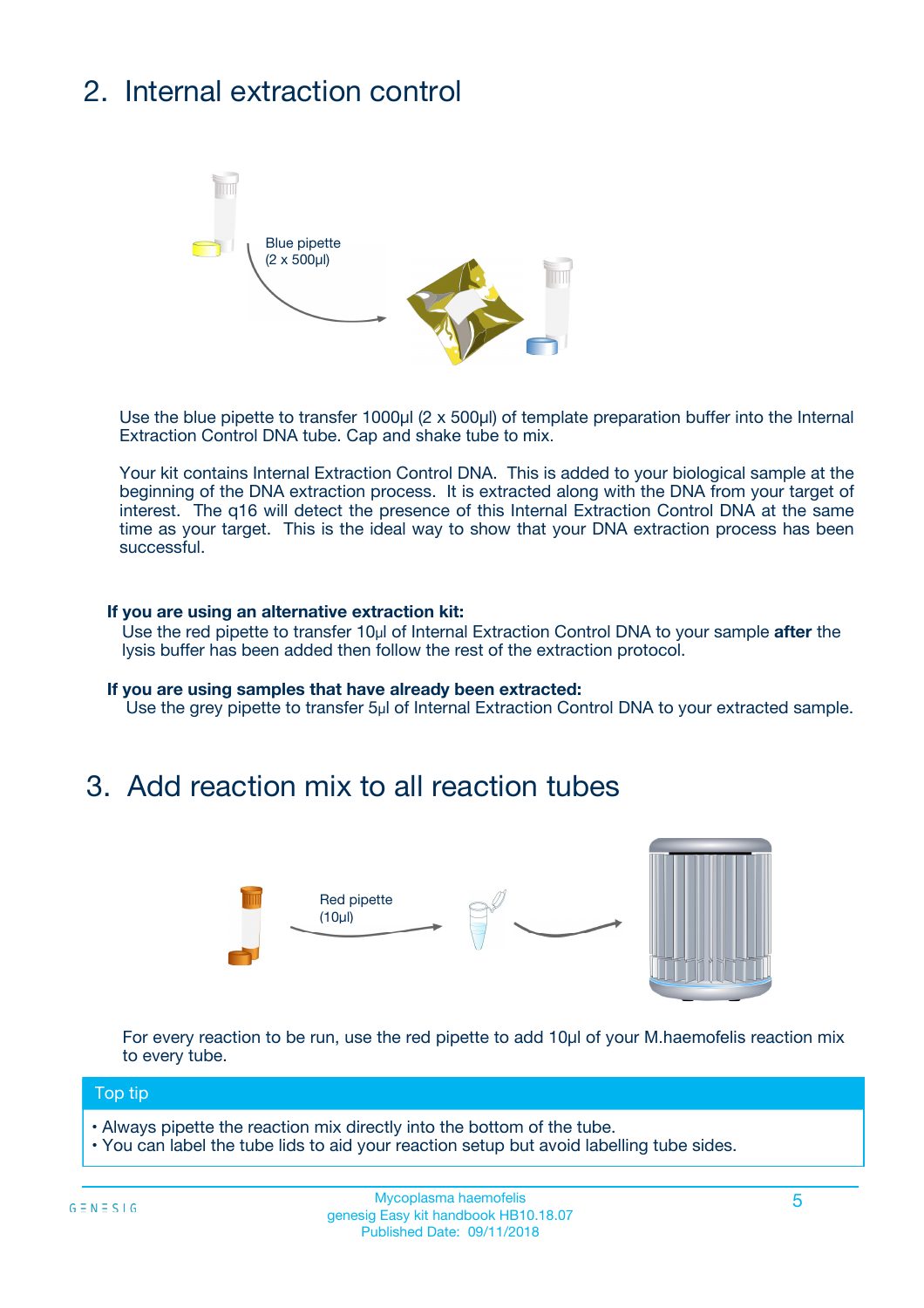### 4. Negative control



For each test you will require a negative control. Instead of DNA, water is used. This sample should typically prove negative thus proving that all of your positive samples really are positive.

To create a negative control reaction simply use the red pipette to add 10µl of the water to the required reaction tubes. Close these tubes after adding the water.

Because some genesig kit targets are common in the environment you may occasionally see a "late" signal in the negative control. The q16 software will take this into account accordingly.

#### Top tip

**•** Always add the water to the side of the tube to reduce the introduction of bubbles.

### 5. Set up a test



For each sample you wish to analyse, use the red pipette to add 10µl of your DNA sample to the required reaction tubes. Close these tubes after adding the sample. Always change pipette tips between samples.

#### Top tip

**•** Always add the DNA sample to the side of the tube to reduce the introduction of bubbles.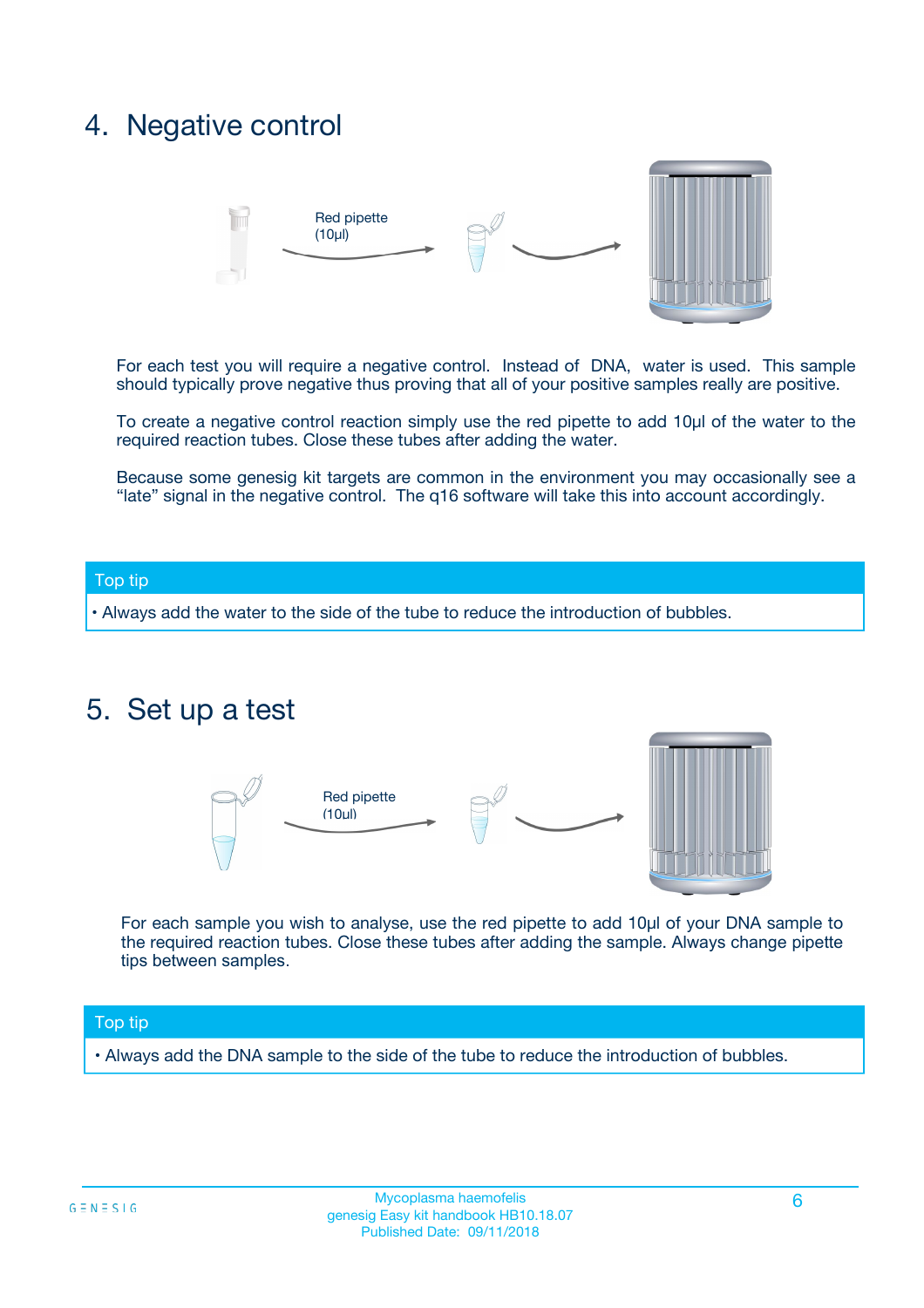### 6. Positive control



Use the blue pipette to transfer 1000µl (2 x 500µl) of template preparation buffer into the positive control template tube. Cap and shake tube to mix.

Each time you run a test you will require a positive control. This is a small portion of DNA from your target of interest. It serves two purposes:

1. It will always test positive so it shows that everything is working as it should be.

2. The q16 software knows how much DNA is present in the positive control. So it can automatically compare your sample of interest with the positive control to calculate the amount of target DNA in your sample.

To create a positive control reaction, simply use 10µl of the positive control instead of your DNA sample.



Take great care when setting up your positive control. The positive control template has the potential to give you a false positive signal in your other samples. Set positive controls up last after all other sample tubes are closed. Always change pipette tips between samples. You may even choose to set up positive controls in a separate room.

#### Top tip

**•** Always add the positive control to the side of the tube to reduce the introduction of bubbles.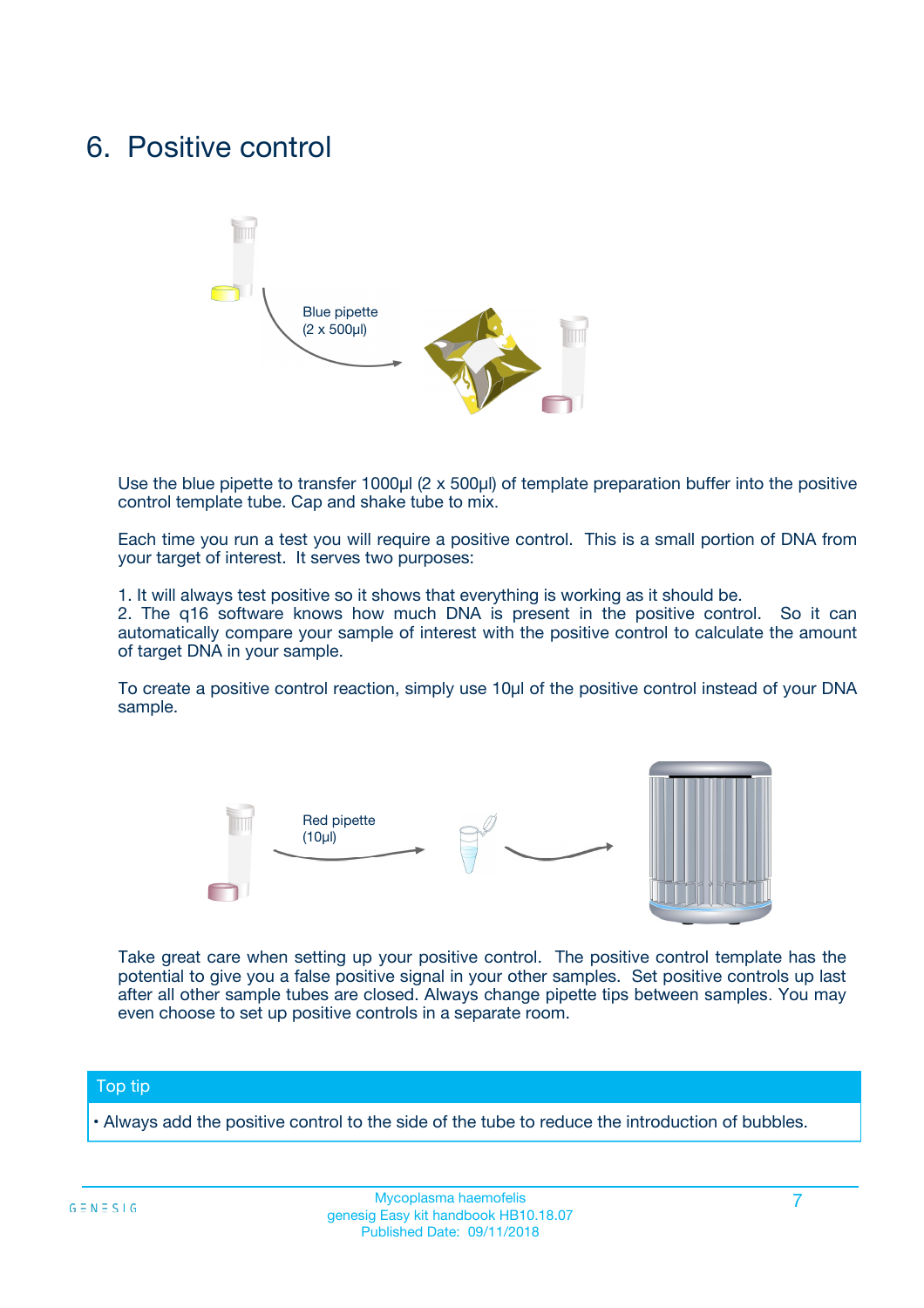## 7. Running the test

Place the tubes into the correct positions in your q16 as defined by the software, this may include positioning of empty tubes to ensure that the q16 lid is balanced. The run can then be started.

| genesig q16 PCR software - 1.2                                               |                                     | $\Box$                                                                                  |
|------------------------------------------------------------------------------|-------------------------------------|-----------------------------------------------------------------------------------------|
| Unsaved (New Experiment 2<br>$\vert \cdot \vert$<br><b>Open Experiments:</b> | <b>D</b> Open<br>Save<br>$\Box$ New | Save As<br><b>C</b> Close<br>$G \equiv N \equiv S \mid G$<br><b>&amp; Configuration</b> |
| Setup<br><b>Results</b><br><b>Stages:</b>                                    |                                     |                                                                                         |
| <b>Notes</b>                                                                 | Samples                             | <b>Tests</b>                                                                            |
| <b>Name and Details</b>                                                      | Color<br>Name                       | Note<br>Color<br>Note<br>Name                                                           |
| New Experiment 2017-10-26 11:06                                              | Sample 1                            | ع<br>条<br>Test 1                                                                        |
| Kit type: genesig® Easy Target Detection kit                                 | Sample 2                            |                                                                                         |
| Instrument Id.:                                                              | Sample 3                            | $\qquad \qquad \blacksquare$<br>$\qquad \qquad \blacksquare$                            |
| Run Completion Time:                                                         | Sample 4                            |                                                                                         |
| <b>Notes</b>                                                                 | Sample 5<br>A<br>v                  | $\triangle$<br>4<br>$\oplus$<br>₩                                                       |
| <b>Well Contents</b>                                                         |                                     | <b>Run</b>                                                                              |
| Pos.<br>Test                                                                 | Sample                              | <b>Run Status</b>                                                                       |
| Test 1<br>-1                                                                 | <b>Negative Control</b>             | $\blacktriangle$                                                                        |
| $\overline{2}$<br>Test 1                                                     | <b>Positive Control</b>             |                                                                                         |
| $\overline{\mathbf{3}}$<br>Test 1                                            | Sample 1                            | Show full log                                                                           |
| Test 1<br>$\overline{4}$                                                     | Sample 2                            |                                                                                         |
| 5<br>Test 1                                                                  | Sample 3                            | <b>Run Control</b>                                                                      |
| 6<br>Test 1                                                                  | Sample 4                            |                                                                                         |
| $\overline{7}$<br>Test 1                                                     | Sample 5                            |                                                                                         |
| 8                                                                            |                                     | $\triangleright$ Start Run<br>Abort Run                                                 |
| <b>JOD FURTY TUDE TO BUILDED IN</b>                                          |                                     | $\overline{\mathbf{v}}$                                                                 |

#### Top tip

- Before loading tubes into the q16, check for bubbles! Flick the bottom of the tubes to remove any bubbles that may have formed during the test setup.
- Apply centrifugal force with a sharp wrist action to ensure all solution is at the bottom of the reaction tube.
- When repeating a test you can use a previous file as a template by clicking 'open' then selecting File name > Files of Type > Experiment file as template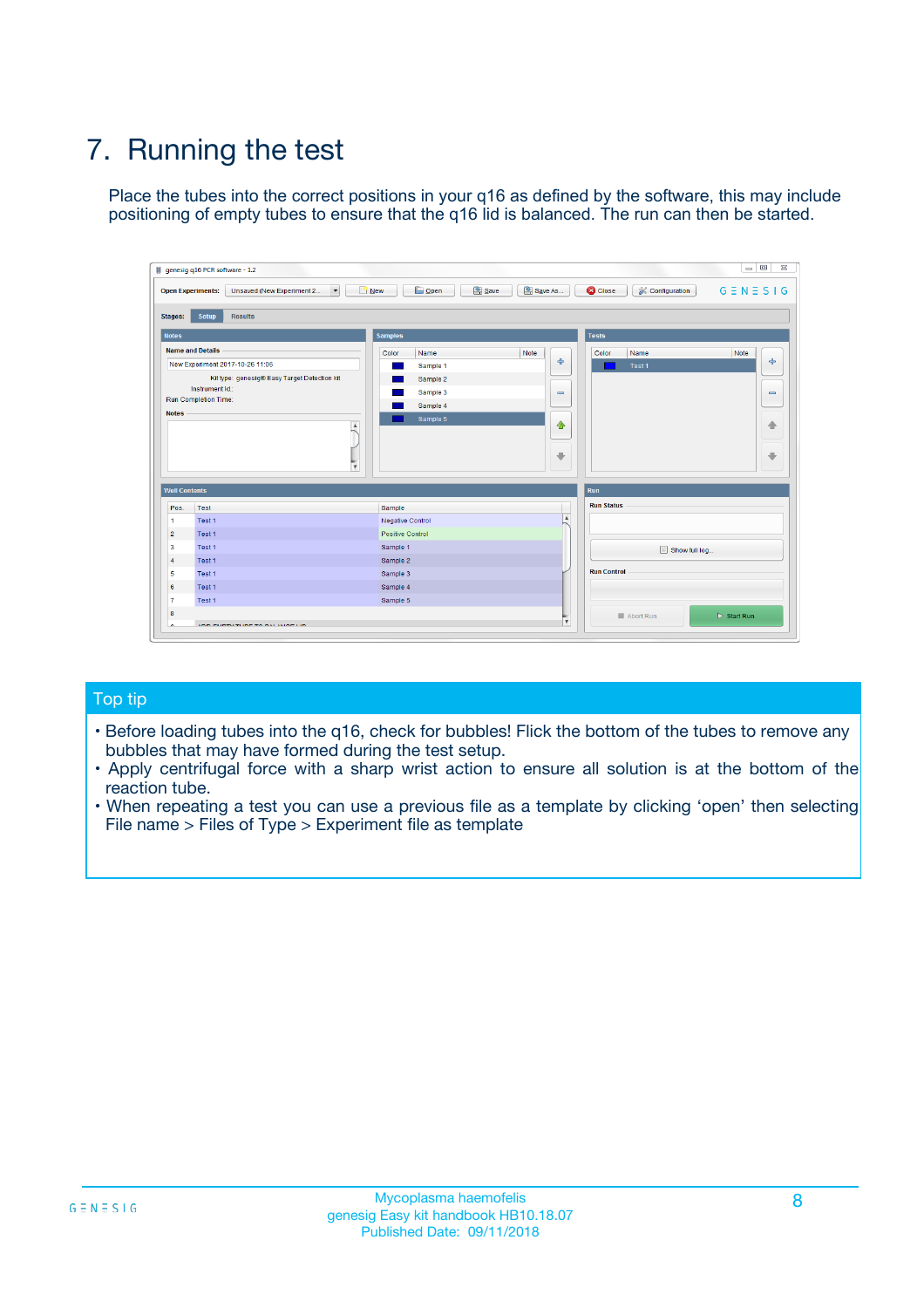### What do my results mean?

Analysis of your data is carried out automatically by the genesig q16. The following information is designed to help you fully understand a result or to troubleshoot:

### "Positive"

#### **Explanation**

Your sample has produced a positive result. Your target of interest is present and you can use the reported quantity.

"Negative"

#### **Explanation**

Your sample has produced a negative result. The target is not present in your sample.

### "Test contaminated"

#### **Explanation**

The Negative Control should be completely free of any DNA. If you see this error message it means that at some point during the setup, the Negative Control has been contaminated with DNA and has given a positive signal. This contamination has invalidated the test. The Positive Control and your test samples are both possible sources of contaminating DNA. The genesig q16 reaction tubes from previous runs will also contain very high amounts of DNA so it is important that these are carefully disposed of after the run is completed and NEVER OPENED. It may be the case that your kits have become contaminated which will lead to the same problem occurring repeatedly.

#### **Solutions**

1. Clean your working area using a commercial DNA remover solution to ensure the area is DNA free at the start of your run and re-run the test

2. If the problem persists then the kit has become contaminated and it will have to be discarded and replaced with a new kit. When you open the new kit, run a simple test to show that changing the kit has solved the problem. Prepare a test which includes only the Positive Control, the Negative Control and one 'mock sample'. For the 'mock sample' add water instead of any sample DNA. The result for the Negative Control and the mock sample should be negative indicating that contamination is no longer present.

#### **Preventive action**

An ideal lab set-up has a 'Clean area' where the test reagents are prepared and a 'sample area' where DNA samples and the Positive Control template are handled. The best workflow involves setting up all the test components (excluding the positive control template) in the clean area and then moving the tests to the sample area for sample and Positive Control addition. If this method is followed then the kit components are always kept away from possible sources of contamination. For extra security the Negative Control can be completely prepared and sealed in the clean area. All work areas should be decontaminated regularly with DNA remover.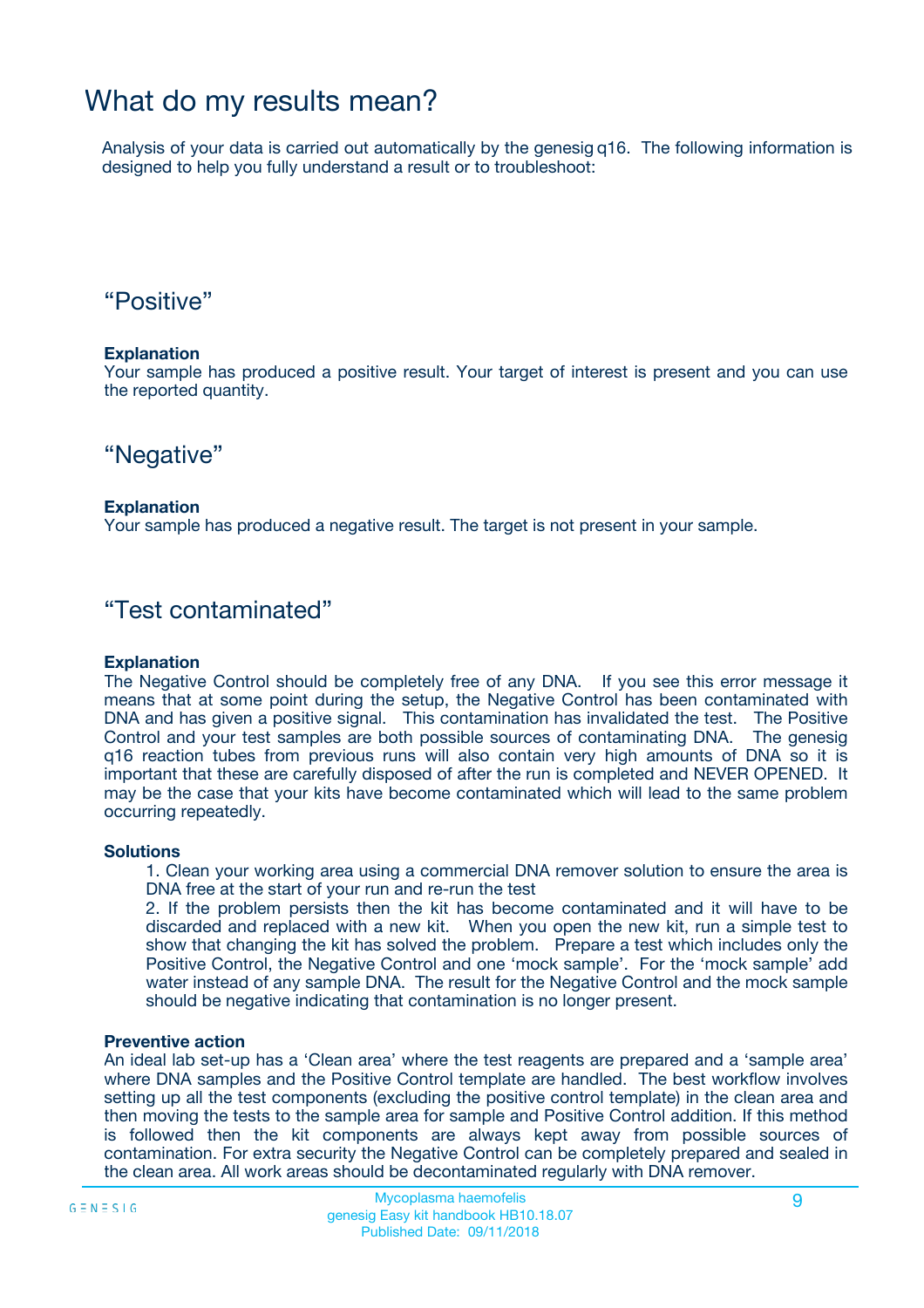### "Sample preparation failed"

#### **Explanation**

The test has failed because the quality of the sample was not high enough. The Internal Extraction Control component identifies whether the sample has been prepared correctly and is of suitable quality. This error message means that this quality control test has failed and the sample quality is not high enough for analysis.

#### **Solutions**

1. Check the sample preparation protocol for any user errors then repeat.

2. Poor quality samples can result from overloading the sample preparation protocol with too much starting material. Try reducing the amount of starting material then repeat.

3. Failing to add the Internal extraction Control DNA to your sample during the sample preparation protocol can also lead to a reported result of "sample preparation failed". Ensure that this step has not been overlooked or forgotten. If your samples are derived from an archive store or from a process separate from your genesig Easy extraction kit; you must add 5µl of Internal Extraction Control DNA into each 0.5ml of your sample to make it suitable for use on the q16.

### "Positive result, poor quality sample"

#### **Explanation**

The test is positive so if you are only interested in obtaining a 'present or absent' answer for your sample then your result is reliable. However, the test contains an Internal Extraction Control component that identifies if the sample is of high quality. This quality control test has failed and the sample is not therefore of high enough quality to accurately calculate the exact copy number of DNA present. If you require quantitative information for your sample then proceed with the solutions below.

#### **Solution**

For appropriate solutions, read the "Sample preparation failed" section of this handbook.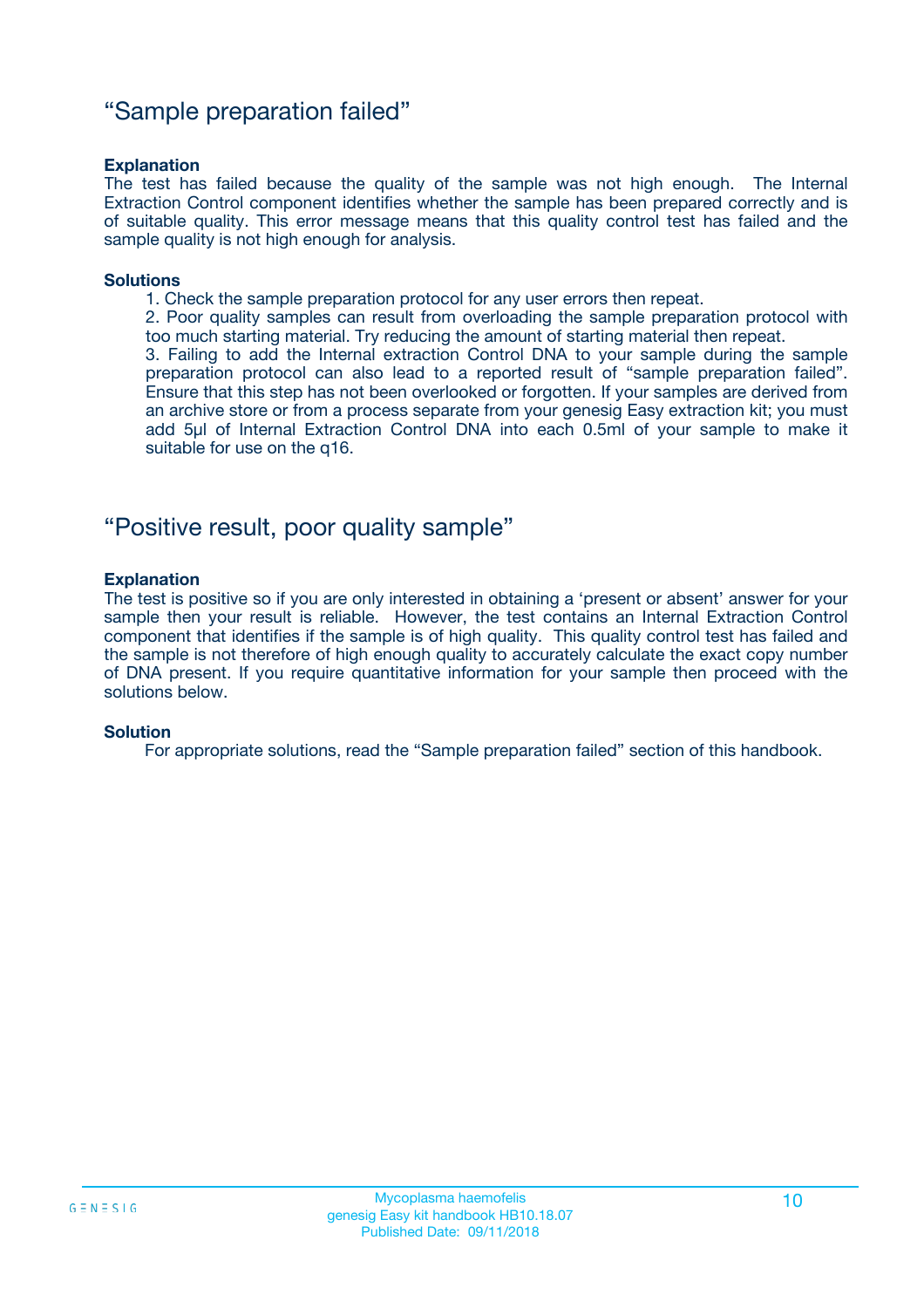### "Test failed"

#### **Explanation**

The test has failed because the Positive Control has not worked. The Positive Control is present to show that all aspects of the test are working correctly together. When this control test fails, the test as a whole is invalidated. This finding indicates that a problem has occurred in the reaction set-up part of the experiment and has nothing to do with sample preparation.

#### **Solutions**

- 1. Check the entire workflow and test set-up to look for any user errors, then repeat the test e.g. have the right colour pipettes and solutions been used with the correct tubes?
- 2. Ensure the positive and negative controls are inserted into the correct wells of your q16.

3. A component of the test may have 'gone off' due to handing errors, incorrect storage or exceeding the shelf life. When you open a new kit, run a simple test to show that changing the kit has solved the problem. Prepare a test which includes only the Positive Control, the Negative Control and one 'mock sample'. For the 'mock sample' add internal control template instead of any sample DNA. If the Positive Control works, the mock sample will now be called as a negative result.

### "Test failed and is contaminated"

#### **Explanation**

The Positive Control is indicating test failure, and the Negative Control is indicating test contamination. Please read the "Test Failed" and "Test contamination" sections of this technical support handbook for a further explanation.

#### **Solution**

For appropriate solutions, read both the "Test failed" and "Test contaminated" sections of this handbook.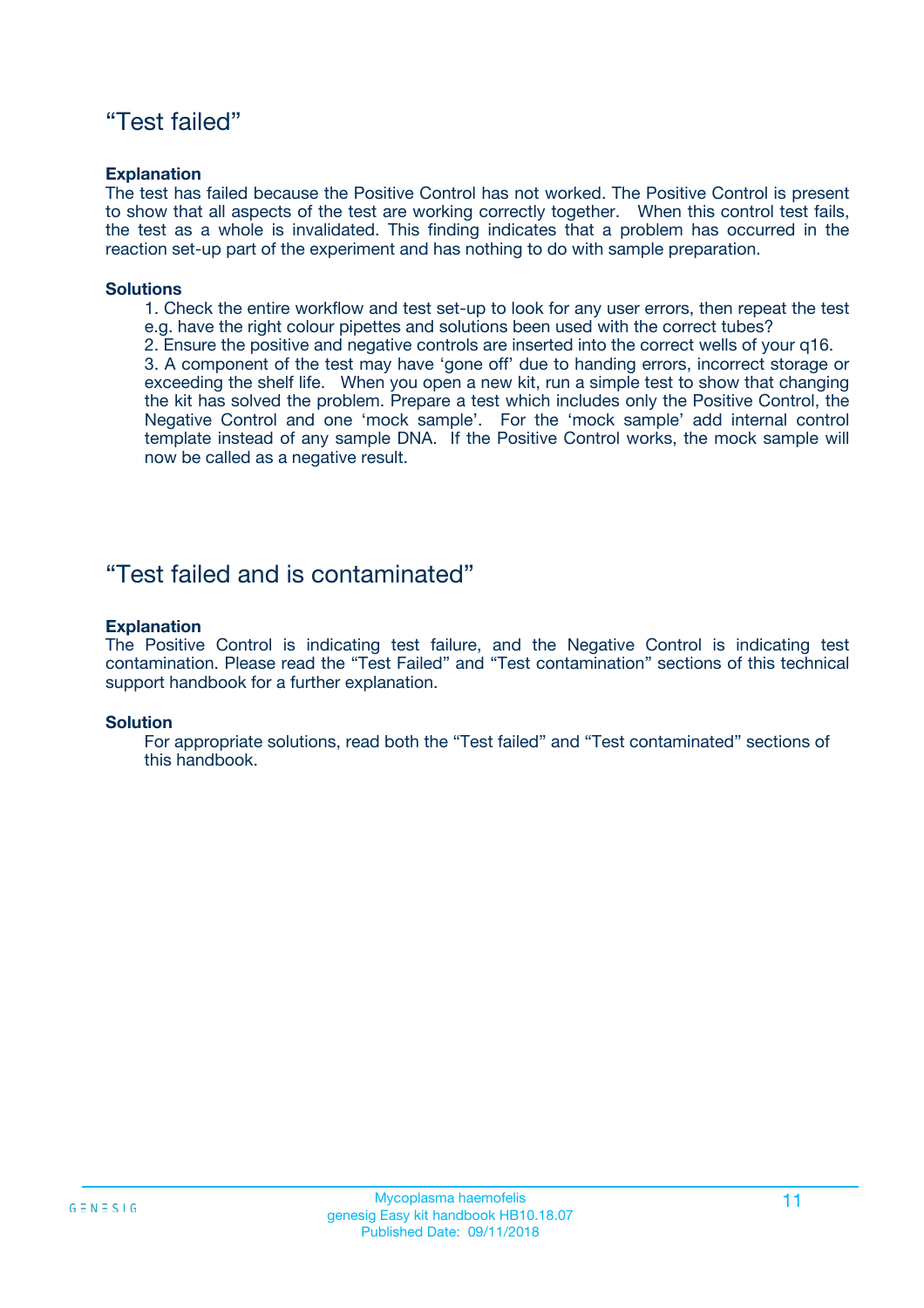## Mycoplasma haemofelis

Mycoplasma haemofelis, previously known as Haemobartonella felis, is a Gram negative, aerobic parasite responsible for several diseases in cats. They belong to the genus Mycoplasma and class Mollicutes. Cats infected with M. haemofelis suffer from massive bacteremia of red blood cells that leads to a severe haemolytic anaemia. The bacterium lacks a cell wall and has a linear double stranded DNA genome of approximately 1.2 Mb in length. Because of their small genome, the metabolic pathways are reduced, leading to a heavy reliance on the nutrients afforded by the host environment.

M. haemofelis can be transmitted vertically from mother to offspring but is primarily transmitted through bites from infected fleas and ticks. Once the parasite enters the blood stream, it attaches to host red blood cells with polar filaments before invading the cells and triggering the cat's immune response, releasing antibodies. The antibodies bind to the foreign M. haemofelis proteins as a coating, which serves to mark the infected red blood cell for removal and destruction. Due to the large numbers of infected red blood cells being destroyed, the cat becomes anaemic and pale.

M. haemofelis is the causative agent for a range of feline diseases such as feline conjunctivitis, lower respiratory tract infections, feline infectious peritonitis and feline infectious anaemia (FIA). Clinical signs of the infection include anorexia, depression, lethargy, weakness, fever and weight loss. Cats that have been infected with M. haemofelis may remain permanent carriers and infection can re-emerge through stress.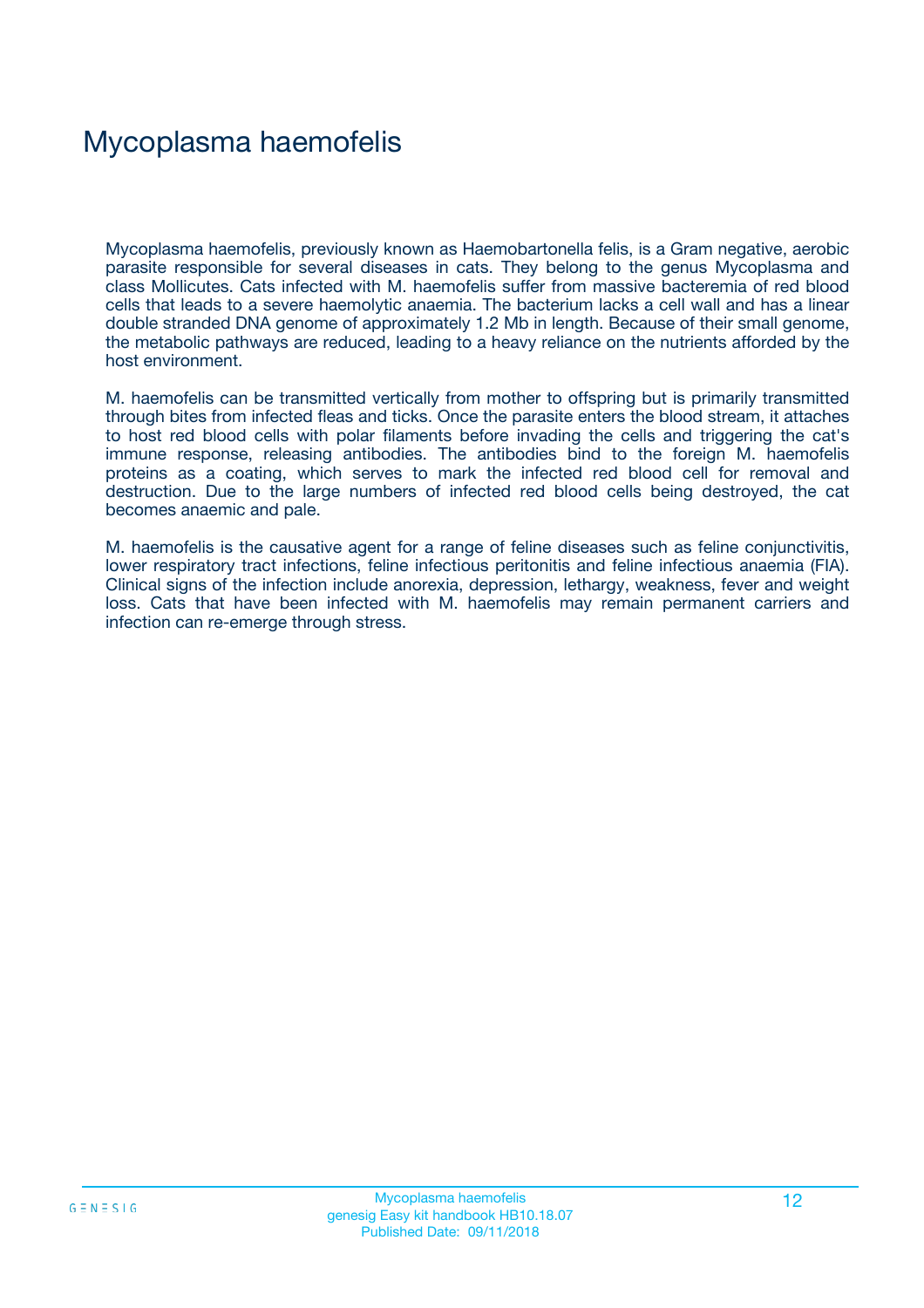## **Specificity**

The Primerdesign genesig Kit for Mycoplasma haemofelis (M.haemofelis) genomes is designed for the in vitro quantification of M.haemofelis genomes. The kit is designed to have a broad detection profile. Specifically, the primers represent 100% homology with over 95% of the NCBI database reference sequences available at the time of design.

The dynamics of genetic variation means that new sequence information may become available after the initial design. Primerdesign periodically reviews the detection profiles of our kits and when required releases new versions.

If you require further information, or have a specific question about the detection profile of this kit then please send an e.mail to enquiry@primerdesign.co.uk and our bioinformatics team will answer your question.